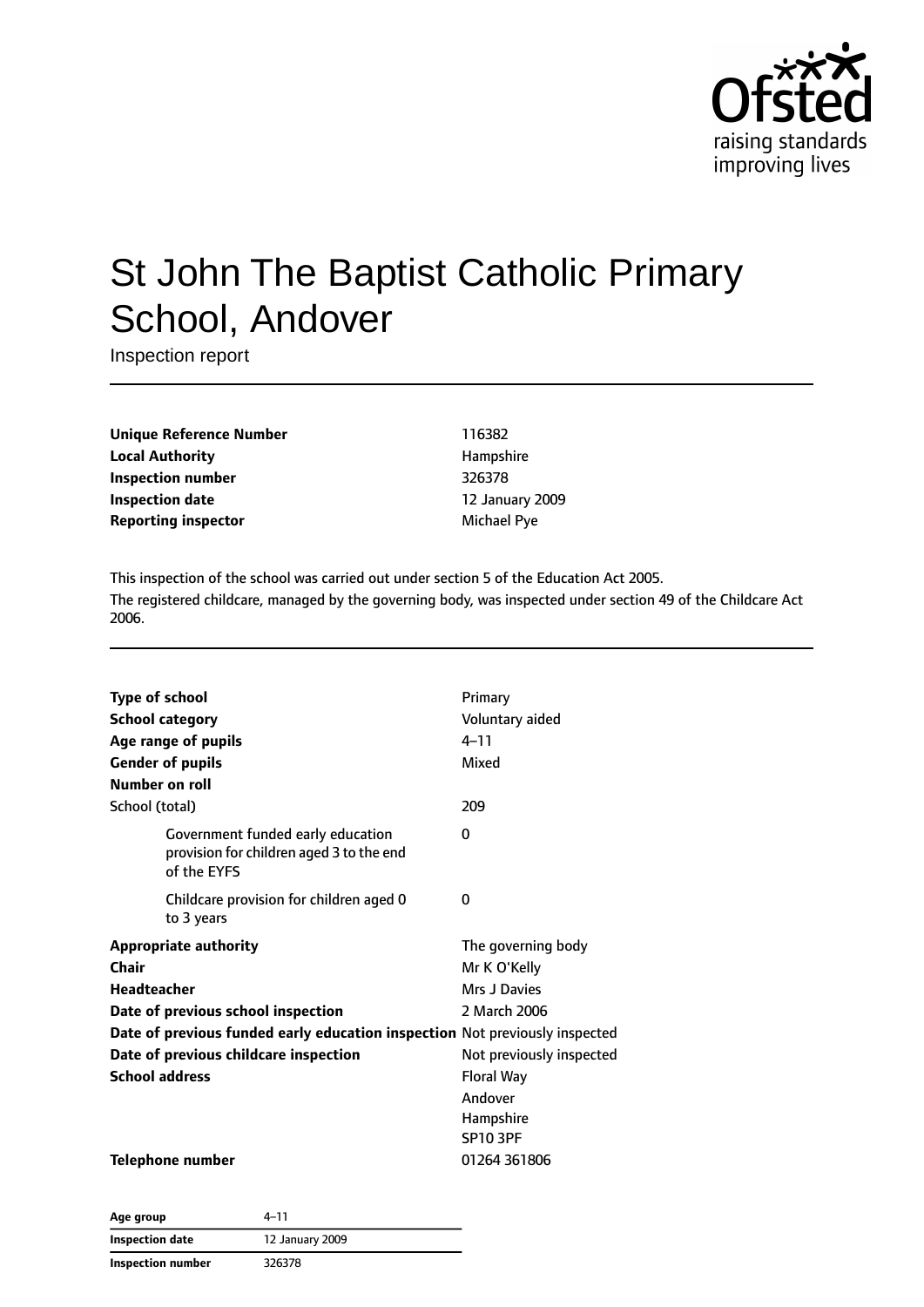**Fax number** 01264 355211

| Age group         | 4–11            |
|-------------------|-----------------|
| Inspection date   | 12 January 2009 |
| Inspection number | 326378          |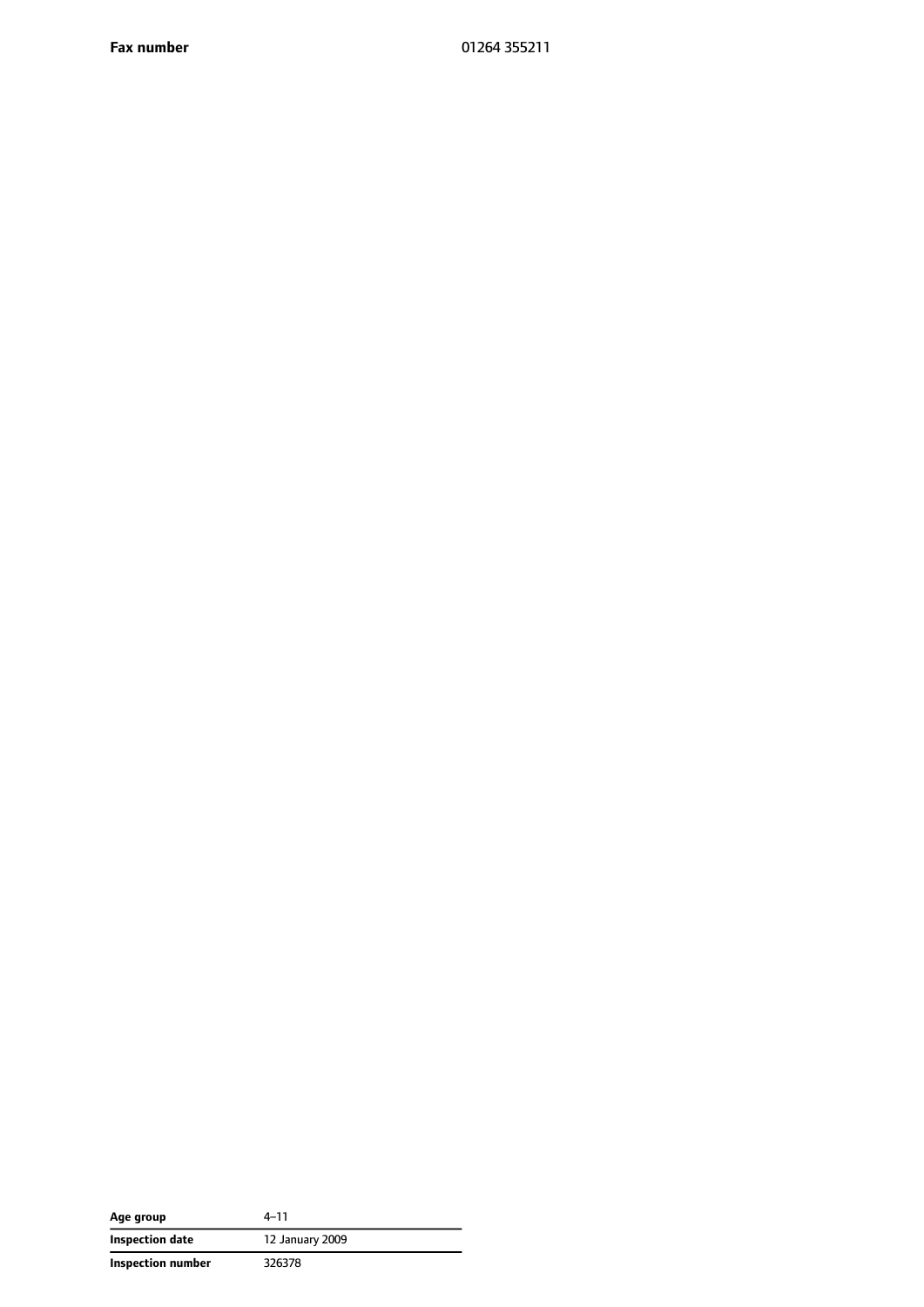.

#### Website: www.ofsted.gov.uk

This document may be reproduced in whole or in part for non-commercial educational purposes, provided that the information quoted is reproduced without adaptation and the source and date of publication are stated.

Further copies of this report are obtainable from the school. Under the Education Act 2005, the school must provide a copy of this report free of charge to certain categories of people. A charge not exceeding the full cost of reproduction may be made for any other copies supplied.

<sup>©</sup> Crown copyright 2009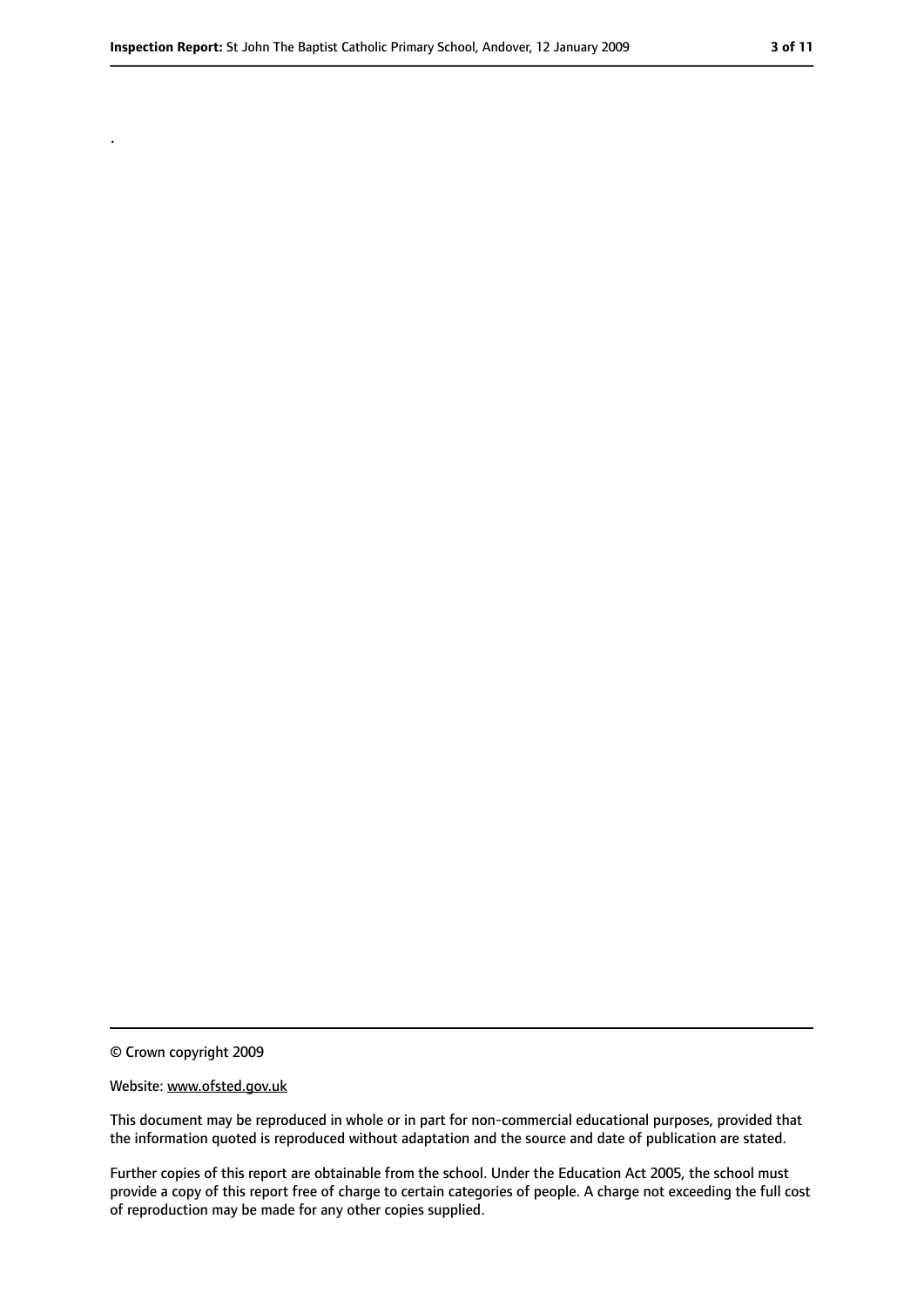# **Introduction**

The inspection was carried out by two Additional Inspectors.

The inspectors evaluated the overall effectiveness of the school and investigated the following issues: the quality of academic support and guidance for pupils, whether the entry levels of children in the Early Years Foundation Stage (EYFS) had changed since the last inspection, the extent to which children benefit from the EYFS, and the current standards and achievement levels of pupils in the school.

Evidence was gathered from a range of documents, pupil progress data, school records, discussions with the acting headteacher, senior leaders, Chair of Governors, staff, parents and pupils, observations around the school and replies to the parents' questionnaire. Some aspects of the school's work were not investigated in detail, but the inspectors found no evidence to suggest that the school's own assessments, as given in its self-evaluation, were not justified, and these have been included where appropriate in this report.

## **Description of the school**

This average-sized Roman Catholic primary school serves a wide catchment area. Pupils are predominantly of White British heritage. The proportion of pupils from minority ethnic backgrounds is below average. There are 30 pupils for whom English is an additional language, and this number has grown considerably in recent years. The proportion of pupils with learning difficulties and/or disabilities is broadly in line with the national average. This consists mainly of pupils with moderate learning or speech and language difficulties. There are four pupils with a statement of special educational need. The acting headteacher is in post due to the recent and temporary absence of the headteacher. The school is an Investors in People organisation and has been recognised nationally through the enhanced Healthy School Award.

### **Key for inspection grades**

| Grade 1 | Outstanding  |
|---------|--------------|
| Grade 2 | Good         |
| Grade 3 | Satisfactory |
| Grade 4 | Inadequate   |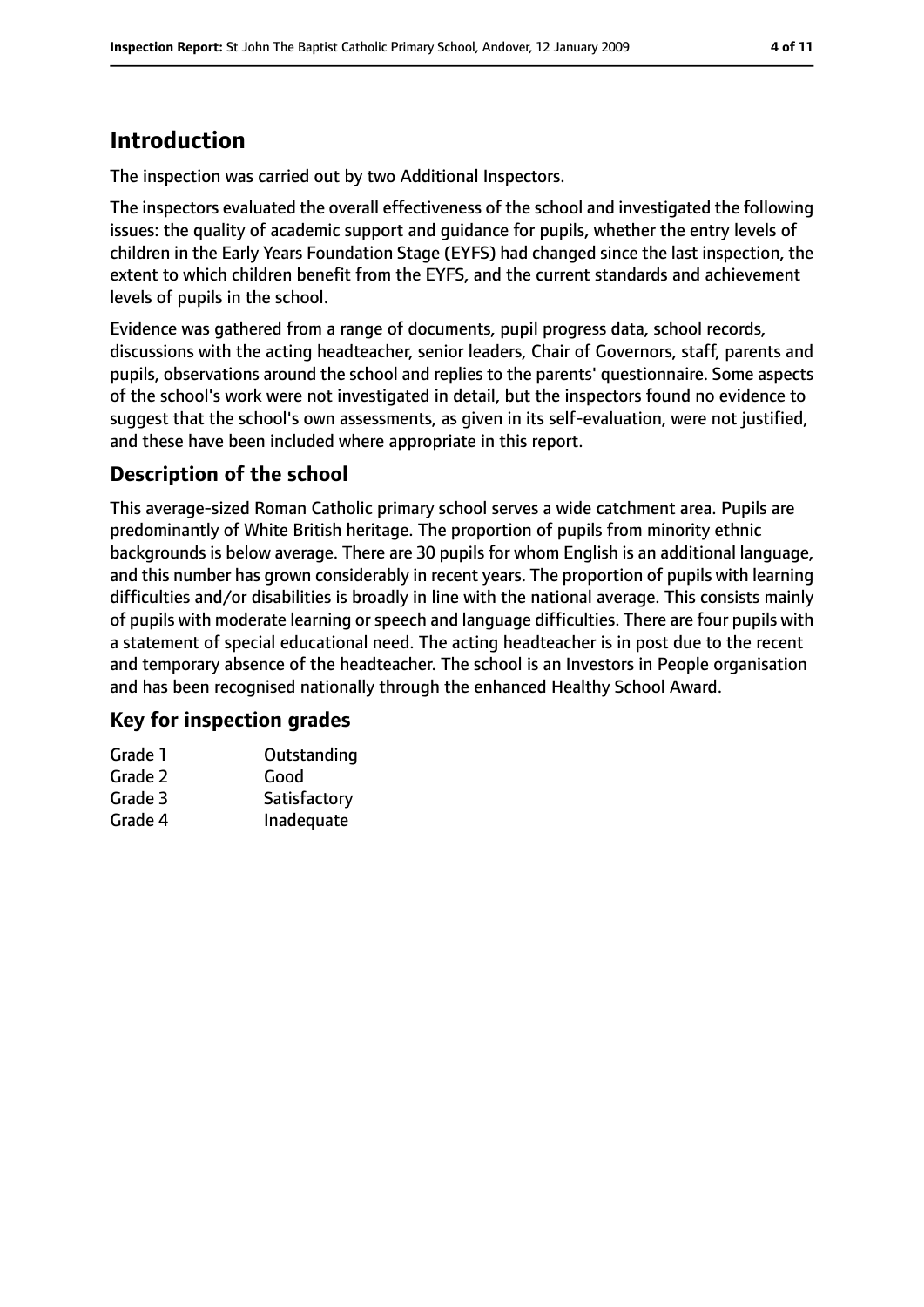# **Overall effectiveness of the school**

#### **Grade: 1**

The school provides an outstanding education for its pupils. Parents recognise this in their written comments, which included, 'a very caring and nurturing environment', 'a wonderful learning environment', and 'my children are very happy and confident and receive an excellent education'.

Standards and achievement levels have been consistently high. In the 2008 national tests for 11-year-olds, standards were well above average. Given the average starting point of this cohort, this constitutes outstanding achievement, including for those pupils with learning difficulties. Currently, pupils are on track to achieve the similar very challenging and high targets set for them. There was a dip in standards at the end of Year 2 in 2008. However, this reflected the large proportion of pupils in this cohort for whom English is an additional language, some staff turnover and the levels of pupils with learning difficulties being above those expected. While pupils with English as an additional language progress extremely well overall and achieve in line with their peers by the end of Year 6, there is evidence that they do not make as rapid progress in Key Stage 1. The school is aware of this. It acknowledges the need for a coordinator who has specific responsibility for maximising the opportunities and provision for this growing number of pupils, and for overseeing their progress.

Pupils' personal development is outstanding and contributes to their high achievement levels. They are polite, very well behaved and demonstrate an understanding of the rights of individuals, and the need to respect themselves and others. This is accompanied by a mature approach to their learning; they remain focused in lessons, cooperate and share ideas very well. Their independence aslearnersis encouraged by the consistent use of talk partners, with an emphasis on pupils' self-assessing and developing thinking skills. They have an excellent knowledge of how to stay healthy and safe. Such messages are reinforced very well through lessons. For example, in science pupils learn about the dangers associated with electricity and water. The pupils make an excellent contribution to the community. The school council was chosen through a formal election run by the local council, and make important inputs into decisions around the school. They make choices about charity fund-raising at home and abroad and are increasingly involved in discussing aspects of learning in the school. The spiritual, moral, social and cultural aspects of pupils' education are excellent. As one parent wrote, 'Pupils are given numerous opportunities to explore and celebrate the religious and moral dimensions of life.' The high levels of basic skills, including in information and communication technology, ensure that pupils are extremely well prepared for later life.

Outstanding teaching underpins the high level of pupils' standards and achievement. Excellent subject knowledge helps ensure challenging questioning takes place in lessons. It also contributes to very detailed planning, which addressesthe needs of individual pupils well. Careful attention is paid to ensuring that teaching assistants have a clear idea of the objectives for their group of pupils. This results in very effective support work by well-trained assistants.

Pupils thoroughly enjoy their education. This results from teachers planning varied and interesting activities and an excellent curriculum. The high standard of basic skills reflects how well the curriculum meets pupils' needs. Moreover, the school has also developed themes which allow for more creative approaches to learning. The theme of Victorian England involved role-play, but also stimulated boys to write using more imaginative language. More mathematical investigations are resulting in growing confidence among girls in dealing with number problems.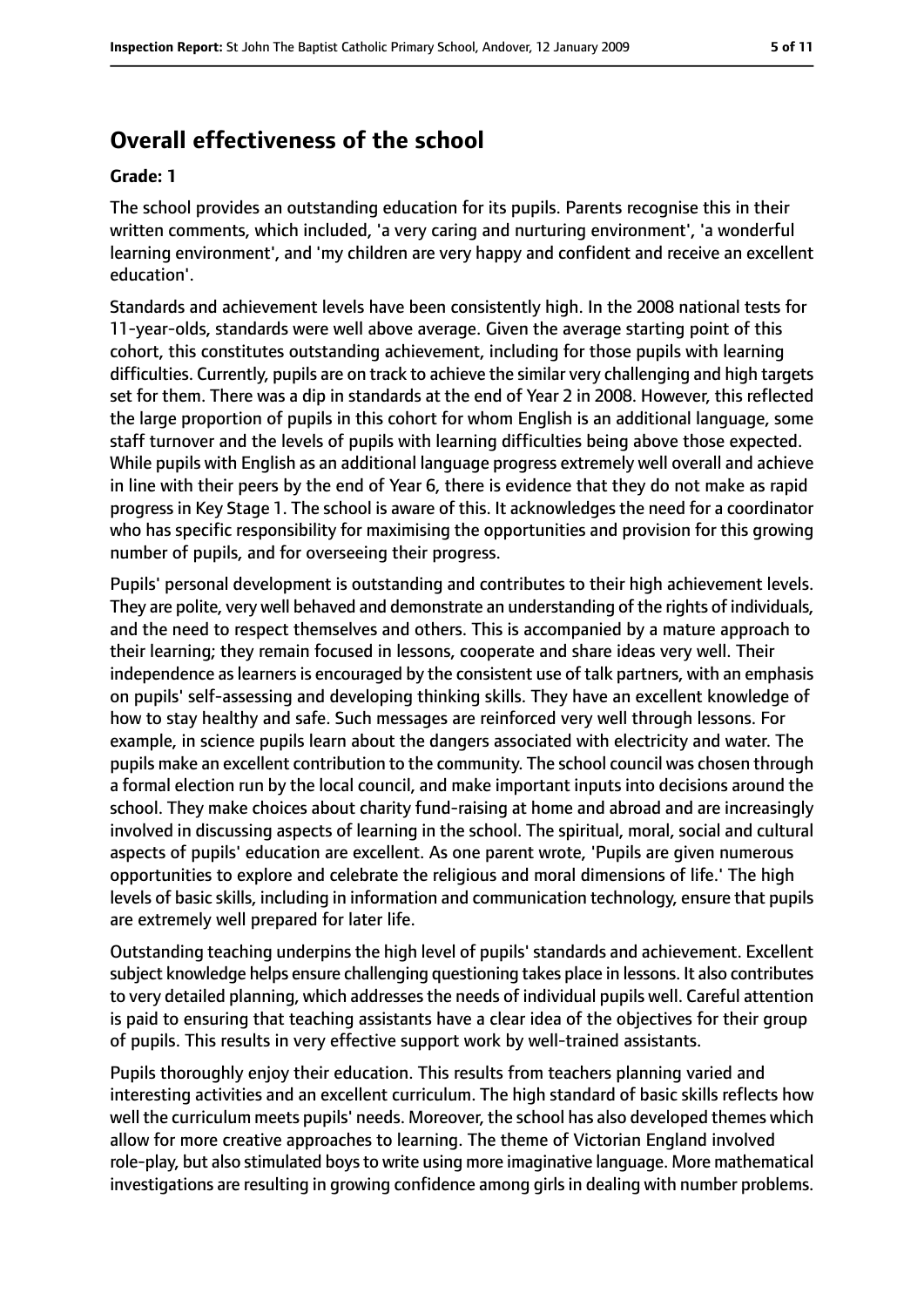Enhancement of the curriculum is excellent, with sports clubs, music and drama productions and visitors such as the Aztec group and theatre groups. The emotional needs of pupils are very well met through class discussions known as circle time and the personal, health and social education programme, which allow pupils time to discuss any issues of concern.

The school gives a very high priority to pupils' pastoral care. In addition, the academic guidance and support for pupils is excellent. Pupils know their targets. Teacher's marking is supportive but also gives pupils clear guidance on how to improve their work. Pupils said they have the right amount of homework, and that they benefit from the many good opportunities to self-assess their work. For example, they have to place their work in colour-coded trays that indicate whether they have fully or partly understood a piece of work, or if they have struggled with it.

Leadership and management are outstanding. A clear direction has been set by senior leaders and it has been effectively shared with staff; all know and work together to achieve the school's development objectives. This teamwork, together with very well-established management systems, has enabled a seamless transfer of leadership during the current absence of the headteacher. Monitoring and self-evaluation is embedded. Subject coordinators oversee their areas of responsibility through lesson observation, work scrutiny and by interviewing pupils. Thorough analysis of test results has enabled the school to identify areas that need to be addressed, such as the study of time in mathematics. Community cohesion is excellent, with very close parish links, sporting links with local secondary schools, and very well-established national links. The capacity to sustain improvement is outstanding.

The school is not reluctant to use external partners to benefit pupils. A small minority of parents felt that links with them could be improved. However, the school has a number of good strategies for ascertaining parents' views, and one wrote: 'The parent-school development group is a welcome initiative giving a voice to those parents who wish to contribute to the development of the school.' Governors are extremely supportive, visit regularly and know the school well. However, they have recognised and are acting on their need for data training so that they can further challenge the school regarding academic standards. The school is not complacent and is constantly setting itself further challenges. For example, it has introduced French into Key Stage 2, but is now researching how best to extend it into Years 1 and 2.

### **Effectiveness of the Early Years Foundation Stage**

#### **Grade: 1**

In the past, the entry levels of children have been as expected for their age, although there are now increasing numbers of children with English as an additional language. Many have not reached the expected levels of communication skills. Excellent leadership and management result in activities being very well organised and the children are stimulated by the wide variety of things that they have to do. Relationships are outstanding with both the children and their parents. Careful attention is paid to the training of staff, with the result that teaching assistants are proactive and very well deployed. Teaching is never less than good and often outstanding, and, consequently, the children currently attending are achieving extremely well. The strategies adopted by teachers, such as self-registration, play a crucial part in the encouragement of independent learning. Teachers plan especially well for those children with gifts and talents and this is sustained and monitored during the transition between Reception and Year 1. An excellent range of external agencies help benefit those pupils with learning difficulties and/or disabilities.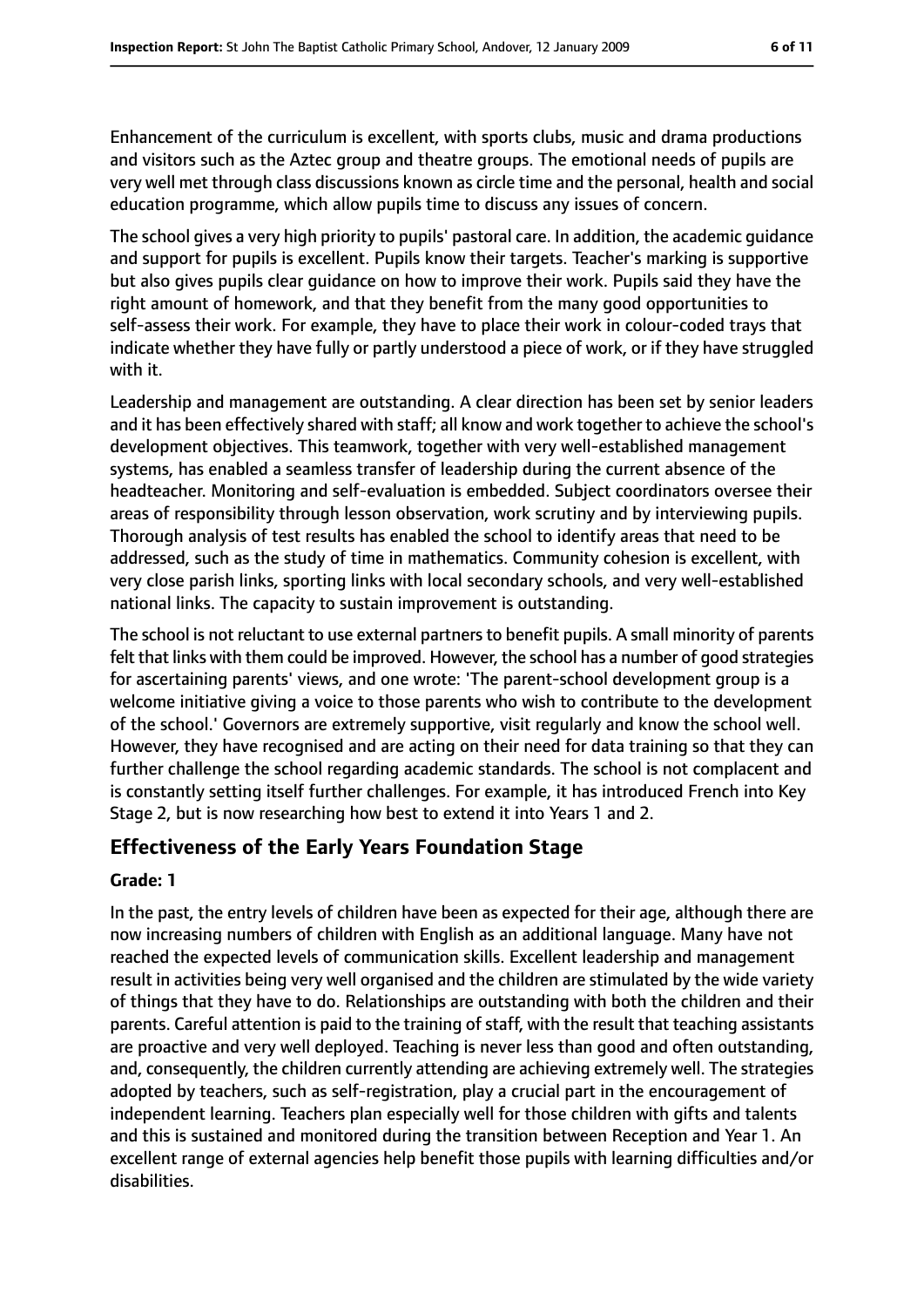## **What the school should do to improve further**

■ Ensure the appointment of a coordinator to oversee the provision and progress of pupils with English as an additional language.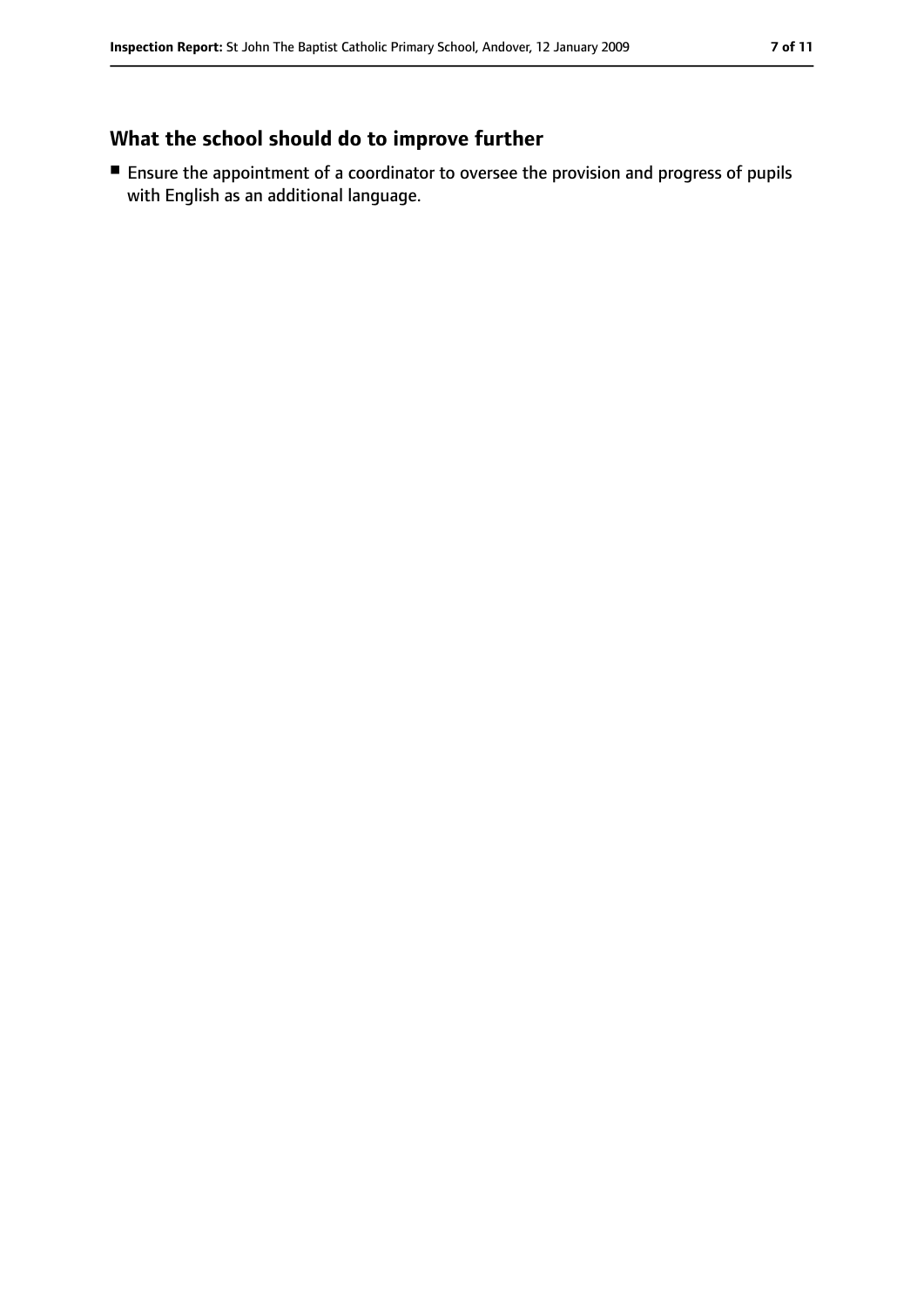**Any complaints about the inspection or the report should be made following the procedures set out in the guidance 'Complaints about school inspection', which is available from Ofsted's website: www.ofsted.gov.uk.**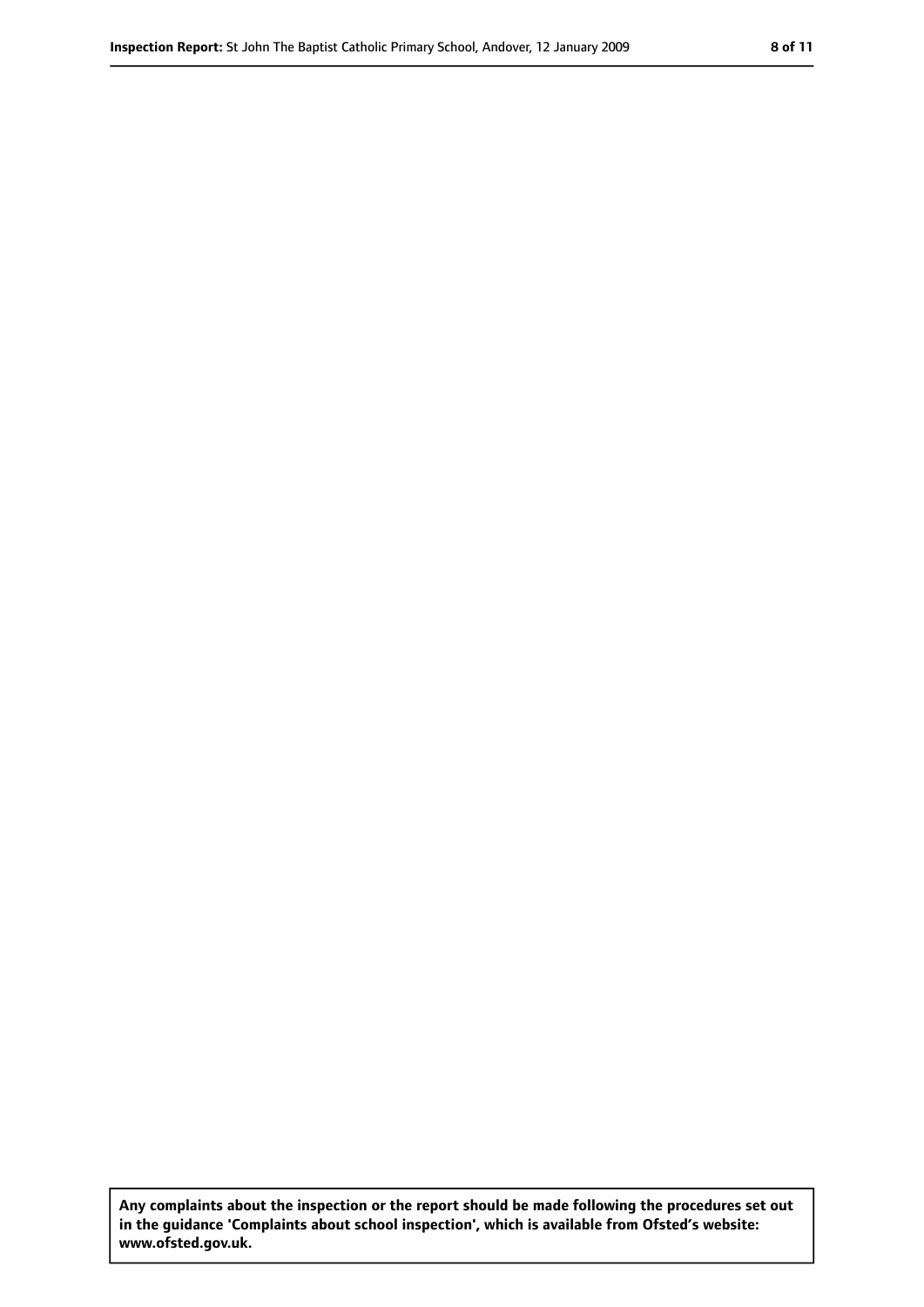# **Inspection judgements**

| Key to judgements: grade 1 is outstanding, grade 2 good, grade 3 satisfactory, and | <b>School</b>  |
|------------------------------------------------------------------------------------|----------------|
| arade 4 inadequate                                                                 | <b>Overall</b> |

#### **Overall effectiveness**

| How effective, efficient and inclusive is the provision of<br>education, integrated care and any extended services in meeting the<br>needs of learners? |     |
|---------------------------------------------------------------------------------------------------------------------------------------------------------|-----|
| Effective steps have been taken to promote improvement since the last<br>inspection                                                                     | Yes |
| How well does the school work in partnership with others to promote learners'<br>well being?                                                            |     |
| The capacity to make any necessary improvements                                                                                                         |     |

## **Effectiveness of the Early Years Foundation Stage**

| How effective is the provision in meeting the needs of children in the<br>l EYFS?            |  |
|----------------------------------------------------------------------------------------------|--|
| How well do children in the EYFS achieve?                                                    |  |
| How good are the overall personal development and well-being of the children<br>in the EYFS? |  |
| How effectively are children in the EYFS helped to learn and develop?                        |  |
| How effectively is the welfare of children in the EYFS promoted?                             |  |
| How effectively is provision in the EYFS led and managed?                                    |  |

### **Achievement and standards**

| How well do learners achieve?                                                  |  |
|--------------------------------------------------------------------------------|--|
| The standards <sup>1</sup> reached by learners                                 |  |
| How well learners make progress, taking account of any significant variations  |  |
| between groups of learners                                                     |  |
| How well learners with learning difficulties and/or disabilities make progress |  |

### **Annex A**

<sup>&</sup>lt;sup>1</sup>Grade 1 - Exceptionally and consistently high; Grade 2 - Generally above average with none significantly below average; Grade 3 - Broadly average to below average; Grade 4 - Exceptionally low.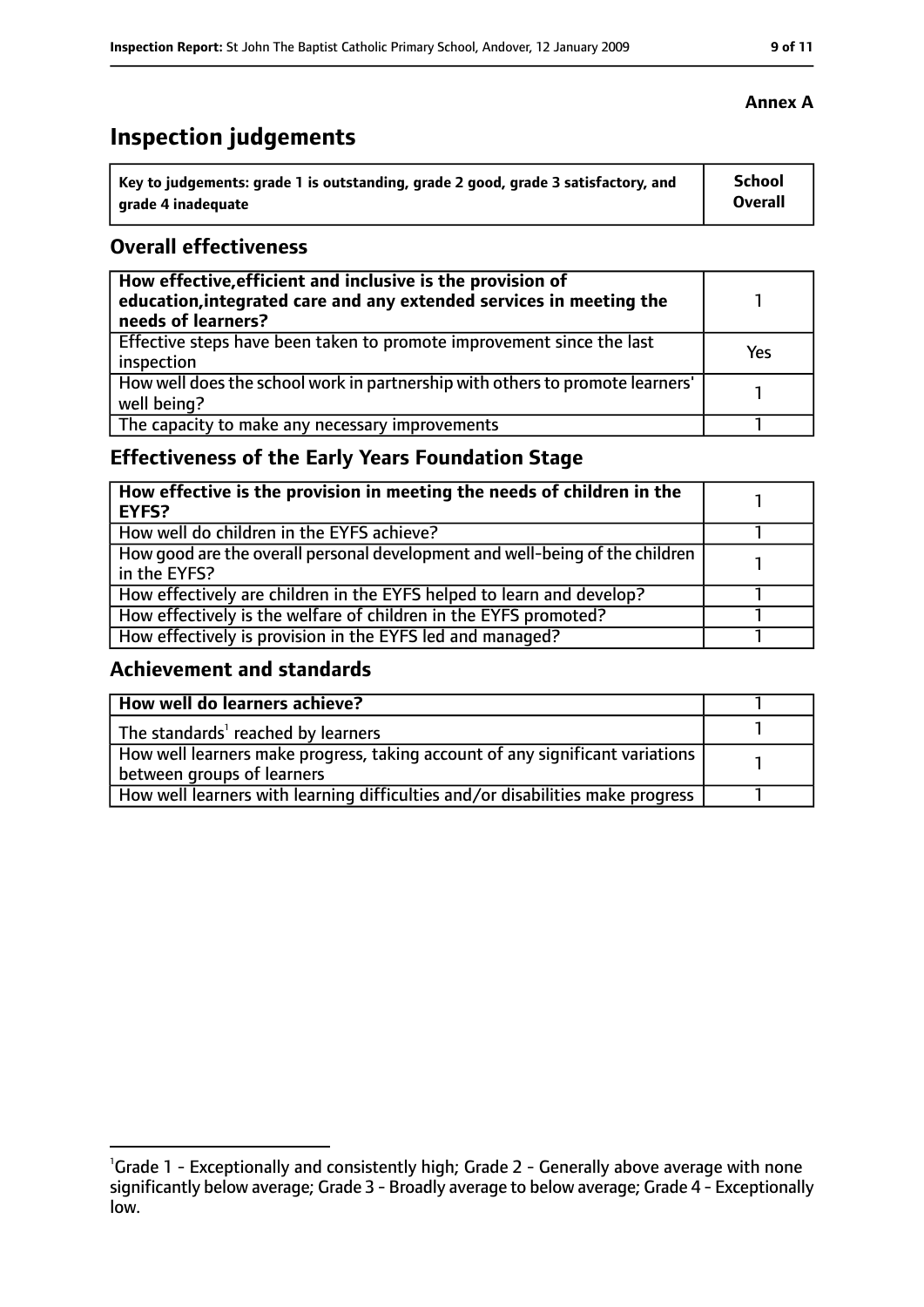## **Personal development and well-being**

| How good are the overall personal development and well-being of the<br>learners?                                 |  |
|------------------------------------------------------------------------------------------------------------------|--|
| The extent of learners' spiritual, moral, social and cultural development                                        |  |
| The extent to which learners adopt healthy lifestyles                                                            |  |
| The extent to which learners adopt safe practices                                                                |  |
| The extent to which learners enjoy their education                                                               |  |
| The attendance of learners                                                                                       |  |
| The behaviour of learners                                                                                        |  |
| The extent to which learners make a positive contribution to the community                                       |  |
| How well learners develop workplace and other skills that will contribute to<br>their future economic well-being |  |

# **The quality of provision**

| How effective are teaching and learning in meeting the full range of<br>learners' needs?              |  |
|-------------------------------------------------------------------------------------------------------|--|
| How well do the curriculum and other activities meet the range of needs and<br>interests of learners? |  |
| How well are learners cared for, quided and supported?                                                |  |

## **Leadership and management**

| How effective are leadership and management in raising achievement<br>and supporting all learners?                                              |           |
|-------------------------------------------------------------------------------------------------------------------------------------------------|-----------|
| How effectively leaders and managers at all levels set clear direction leading<br>to improvement and promote high quality of care and education |           |
| How effectively leaders and managers use challenging targets to raise standards                                                                 |           |
| The effectiveness of the school's self-evaluation                                                                                               |           |
| How well equality of opportunity is promoted and discrimination eliminated                                                                      |           |
| How well does the school contribute to community cohesion?                                                                                      |           |
| How effectively and efficiently resources, including staff, are deployed to<br>achieve value for money                                          |           |
| The extent to which governors and other supervisory boards discharge their<br>responsibilities                                                  |           |
| Do procedures for safequarding learners meet current government<br>requirements?                                                                | Yes       |
| Does this school require special measures?                                                                                                      | <b>No</b> |
| Does this school require a notice to improve?                                                                                                   | <b>No</b> |